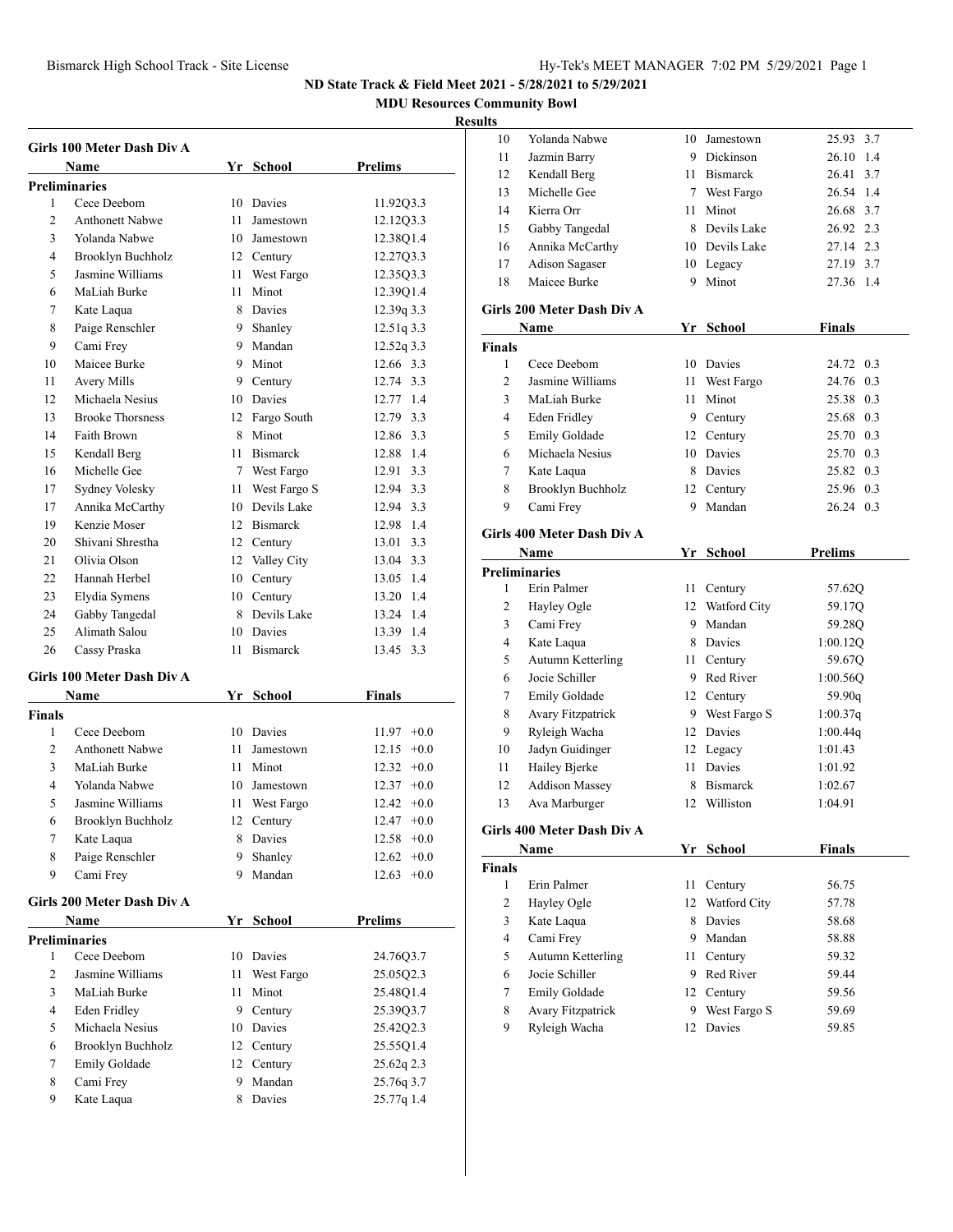**MDU Resources Community Bowl**

## **Result**

| Girls 800 Meter Run Div A |                            |    |                 |               |
|---------------------------|----------------------------|----|-----------------|---------------|
|                           | Name                       |    | Yr School       | Finals        |
| Finals                    |                            |    |                 |               |
| 1                         | Jilee Golus                |    | 12 Bismarck     | 2:12.08       |
| 2                         | Meghan Ford                |    | 12 Jamestown    | 2:15.24       |
| 3                         | Anna Lien                  |    | 11 Fargo North  | 2:16.05       |
| 4                         | Hayley Ogle                |    | 12 Watford City | 2:17.33       |
| 5                         | Jadyn Guidinger            |    | 12 Legacy       | 2:17.36       |
| 6                         | Acey Elkins                |    | 10 Mandan       | 2:17.39       |
| 7                         | McKenna Lovehaug           |    | 12 Davies       | 2:18.24       |
| 8                         | Taya Fettig                |    | 8 Bismarck      | 2:18.68       |
| 9                         | Erin Palmer                |    | 11 Century      | 2:19.15       |
| 10                        | Greta Goven                |    | 8 Valley City   | 2:21.01       |
| 11                        | Hailey Bjerke              |    | 11 Davies       | 2:21.28       |
| 12                        | Lauren Dosch               |    | 10 Red River    | 2:22.51       |
| 13                        | Eden Smith                 |    | 12 West Fargo S | 2:25.16       |
| 14                        | MaKayla Anderson           |    | 12 Century      | 2:25.42       |
| 15                        | Eleni Lovgren              |    | 11 Williston    | 2:28.13       |
| 16                        | Onnica Stansbury           |    | 12 West Fargo S | 2:29.04       |
| 17                        | Ryleigh Wacha              |    | 12 Davies       | 2:31.52       |
| 18                        | Reagan Berg                | 9. | Valley City     | 2:34.25       |
|                           |                            |    |                 |               |
|                           | Girls 1600 Meter Run Div A |    |                 |               |
|                           | Name                       |    | Yr School       | Finals        |
| <b>Finals</b>             |                            |    |                 |               |
| 1                         | Meghan Ford                |    | 12 Jamestown    | 5:02.34       |
| 2                         | Jilee Golus                |    | 12 Bismarck     | 5:09.15       |
| 3                         | Onnica Stansbury           |    | 12 West Fargo S | 5:13.16       |
| 4                         | Eleni Lovgren              |    | 11 Williston    | 5:13.29       |
| 5                         | Jadyn Guidinger            |    | 12 Legacy       | 5:14.83       |
| 6                         | Acey Elkins                |    | 10 Mandan       | 5:14.88       |
| 7                         | Jaelyn Ogle                |    | 10 Watford City | 5:19.54       |
| 8                         | Anna Lien                  |    | 11 Fargo North  | 5:19.74       |
| 9                         | Elle Sondag                |    | 11 Fargo North  | 5:28.40       |
| 10                        | Greta Goven                |    | 8 Valley City   | 5:28.54       |
| 11                        | Gracia Larsen-Schmidt      |    | 12 Red River    | 5:29.18       |
| 12                        | Reagan Berg                |    | 9 Valley City   | 5:29.28       |
| 13                        | Mya Mannausau              | 8  | Red River       | 5:30.04       |
| 14                        | Olivia Heilman             | 9  | West Fargo S    | 5:30.88       |
| 15                        | Lauren Dosch               |    | 10 Red River    | 5:33.95       |
| 16                        | <b>Trinity Jessen</b>      |    | 10 Minot        | 5:35.71       |
| 17                        | Campbell Dorsey            | 11 | Red River       | 5:37.32       |
| 18                        | Anna Bernhardt             | 11 | Shanley         | 5:37.48       |
| 19                        | Marie Derenne              |    | 10 Grand Forks  | 5:41.89       |
| 20                        | Claire Hynek               |    | 9 Grand Forks   | 5:42.53       |
| 21                        | Brooklyn Champagne         |    | 10 Fargo North  | 5:46.41       |
| 22                        | Cierra Bornemann           |    | 9 Davies        | 5:51.53       |
| 23                        | Clare Boldingh             | 12 | West Fargo      | 5:51.87       |
|                           | Girls 3200 Meter Run Div A |    |                 |               |
|                           | Name                       | Yr | <b>School</b>   | <b>Finals</b> |
| <b>Finals</b>             |                            |    |                 |               |
| $\mathbf{1}$              | Meghan Ford                |    | 12 Jamestown    | 10:46.87      |
| 2                         | Jilee Golus                |    | 12 Bismarck     | 11:06.46      |
| 3                         | Onnica Stansbury           | 12 | West Fargo S    | 11:09.04      |
|                           |                            |    |                 |               |

| HUS         |                                      |             |                        |                       |
|-------------|--------------------------------------|-------------|------------------------|-----------------------|
| 4           | Jaelyn Ogle                          | 10          | Watford City           | 11:10.30              |
| 5           | Eleni Lovgren                        | 11          | Williston              | 11:22.69              |
| 6           | <b>Trinity Jessen</b>                |             | 10 Minot               | 11:30.49              |
| 7           | Elle Sondag                          |             | 11 Fargo North         | 11:32.97              |
| 8           | Gracia Larsen-Schmidt                |             | 12 Red River           | 11:33.73              |
| 9           | Bayla Weigel                         |             | 9 Bismarck             | 11:41.36              |
| 10          | Reagan Berg                          |             | 9 Valley City          | 11:56.77              |
| 11          | Kaelyn Berg                          | 11 -        | West Fargo             | 11:59.56              |
| 12          | Katie Olson                          | $7^{\circ}$ | Watford City           | 12:00.54              |
| 13          | Jordan Knudsvig                      |             | 10 West Fargo          | 12:05.69              |
| 14          | Scout Ulrickson                      | $7^{\circ}$ | Minot                  | 12:09.77              |
| 15          | Brooklyn Herrick                     |             | 7 West Fargo S         | 12:11.43              |
| 16          | Clare Boldingh                       |             | 12 West Fargo          | 12:11.50              |
| 17          | Anna Bernhardt                       | 11          | Shanley                | 12:13.50              |
| 18          | Dalila Sharp                         |             | 9 Bismarck             | 12:15.70              |
| 19          | Brooklyn Nygaard                     | 7           | Jamestown              | 12:39.33              |
|             |                                      |             |                        |                       |
|             | <b>Girls 100 Meter Hurdles Div A</b> |             |                        |                       |
|             | Name                                 | Yr          | <b>School</b>          | <b>Prelims</b>        |
|             | <b>Preliminaries</b>                 |             |                        |                       |
| 1           | Cece Deebom                          |             | 10 Davies              | 14.75Q1.8             |
| 2           | Jada Bell                            | 12          | Davies                 | 15.22Q4.8             |
| 3           | Anna Rader                           | 11          | Century                | 15.3601.8             |
| 4           | Morgan Sheldon                       | 11          | Mandan                 | 15.3904.8             |
| 5           | Annie Dennis                         |             | 12 Watford City        | 15.84Q4.8             |
| 6           | Hope Stein                           | 11          | Century                | 15.96Q1.8             |
| 7           | Linnea Axtman                        |             | 11 Davies              | 16.04q 4.8            |
| 8           | Samantha Gustafson                   |             | 10 West Fargo          | 16.29q 1.8            |
| 9           | Amy Stringer                         |             | 11 Bismarck            | 16.62q 1.8            |
| 10          | Maddie Deics                         |             | 11 Legacy              | 16.62 4.8             |
| 11          | Erin McLean                          |             | 8 Minot                | 16.67<br>1.8          |
| 12          | <b>Elyse Gulsvig</b>                 |             | 10 Davies              | 16.73<br>4.8          |
| 12          | Cayla Sailer                         |             | 9 Davies               | 16.73<br>1.8          |
| 14          | Elvinell Fofanah                     | 11          | West Fargo             | 16.80 4.8             |
| 15          | Joanne Lee                           |             | 10 Legacy              | 16.83<br>4.8          |
| 16          | Hailey Markel                        |             | 9 Mandan               | 16.87<br>1.8          |
| 17          | Lauren Swanson                       |             | 9 Red River            | 1.8<br>17.90          |
| 18          | Shri Patel                           | 12          | Red River              | 21.48<br>4.8          |
|             | Girls 100 Meter Hurdles Div A        |             |                        |                       |
|             | Name                                 |             | Yr School              | Finals                |
|             |                                      |             |                        |                       |
| Finals<br>1 | Cece Deebom                          |             | 10 Davies              | 14.62 0.6             |
| 2           | Anna Rader                           | 11 -        | Century                | 15.05<br>0.6          |
| 3           | Jada Bell                            | 12          | Davies                 | 15.09<br>0.6          |
| 4           |                                      | 11          | Mandan                 | 0.6                   |
| 5           | Morgan Sheldon<br>Samantha Gustafson |             | 10 West Fargo          | 15.65<br>0.6<br>15.73 |
|             |                                      |             |                        |                       |
| 6           | Hope Stein                           | 11 -        | Century                | 0.6<br>15.77          |
| 7           | Annie Dennis<br>Linnea Axtman        | 12          | Watford City<br>Davies | 0.6<br>16.03          |
| 8           |                                      | 11          |                        | 0.6<br>16.33          |
| 9           | Amy Stringer                         | 11          | <b>Bismarck</b>        | 16.57<br>0.6          |
|             | Girls 300 Meter Hurdles Div A        |             |                        |                       |
|             | Name                                 |             | Yr School              | <b>Prelims</b>        |
|             | <b>Preliminaries</b>                 |             |                        |                       |
| 1           | Emily Goldade                        | 12          | Century                | 44.69Q                |
|             |                                      |             |                        |                       |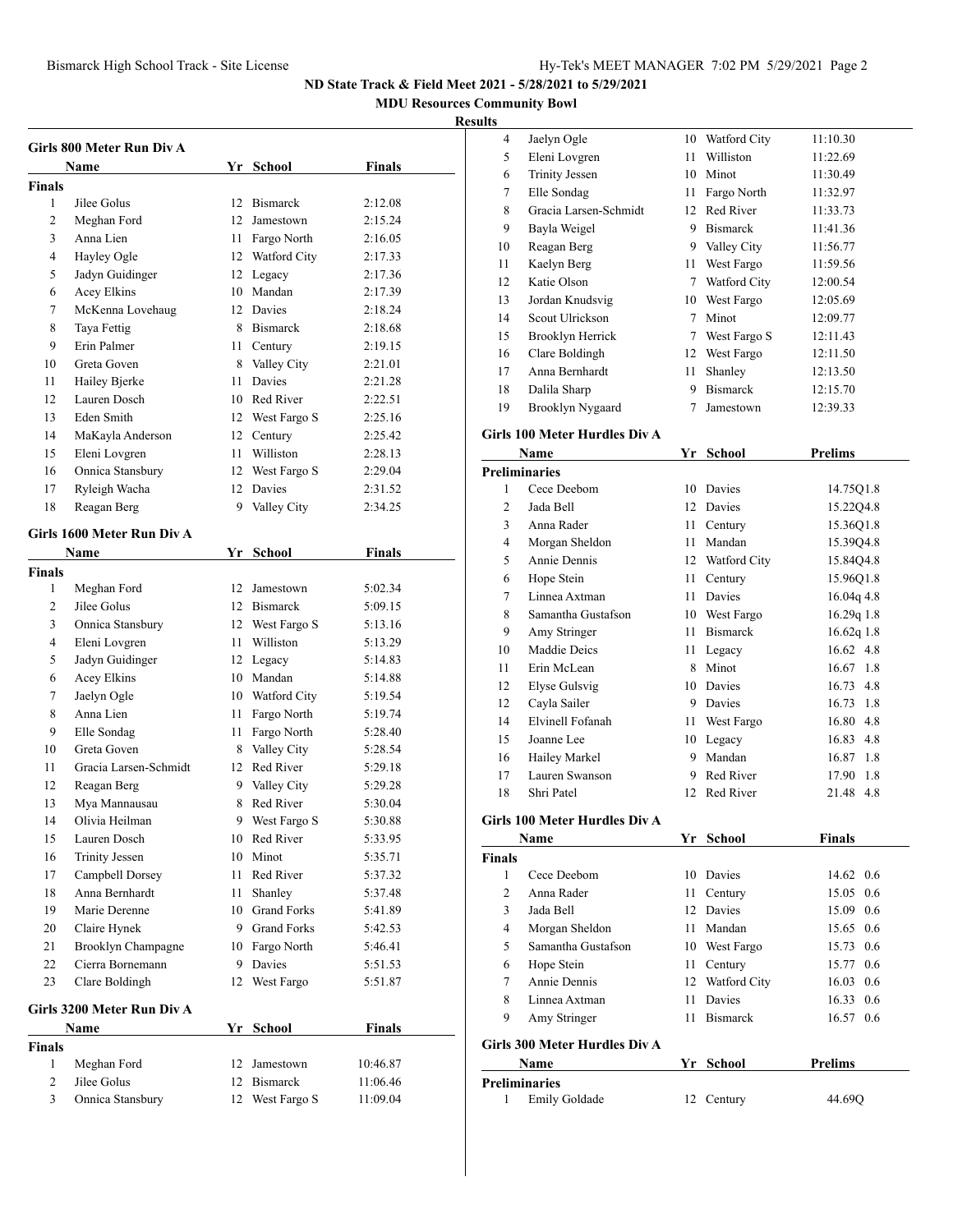**MDU Resources Community Bowl**

## **Results**

|                         | Preliminaries  (Girls 300 Meter Hurdles Div A) |      |                                             |         |
|-------------------------|------------------------------------------------|------|---------------------------------------------|---------|
|                         | Name                                           |      | Yr School                                   | Prelims |
| 2                       | Kate Laqua                                     | 8    | Davies                                      | 46.22Q  |
| 3                       | Kyley Barnett                                  | 12   | Watford City                                | 46.83Q  |
| 4                       | Morgan Sheldon                                 | 11   | Mandan                                      | 47.03Q  |
| 5                       | Zoie Austin                                    |      | 8 Century                                   | 46.93Q  |
| 6                       | Anna Rader                                     | 11 - | Century                                     | 47.65Q  |
| 7                       | <b>Ashton Kinnebrew</b>                        |      | 12 Century                                  | 47.06q  |
| 8                       | Julia Skari                                    | 8    | Jamestown                                   | 47.35q  |
| 9                       | Aspen Eslinger                                 | 9    | Legacy                                      | 48.06q  |
| 10                      | Shri Patel                                     |      | 12 Red River                                | 48.21   |
| 11                      | Jada Bell                                      |      | 12 Davies                                   | 48.77   |
| 12                      | Samantha Gustafson                             |      | 10 West Fargo                               | 48.78   |
| 13                      | Hailey Markel                                  | 9    | Mandan                                      | 48.96   |
| 14                      | Madison Spacher                                | 11   | Watford City                                | 49.19   |
| 15                      | Hannah Hynek                                   | 11   | <b>Grand Forks</b>                          | 50.14   |
| 16                      | <b>Bernadette Belzer</b>                       | 10   | Jamestown                                   | 51.07   |
| 17                      | Ashton Safranski                               | 9    | Davies                                      | 52.54   |
| 18                      | Erin McLean                                    | 8    | Minot                                       | 52.97   |
|                         |                                                |      |                                             |         |
|                         | Girls 300 Meter Hurdles Div A                  |      |                                             |         |
|                         | Name                                           |      | Yr School                                   | Finals  |
| <b>Finals</b>           |                                                |      |                                             |         |
| 1                       | Emily Goldade                                  | 12   | Century                                     | 43.52   |
| 2                       | Kate Laqua                                     | 8    | Davies                                      | 44.85   |
| 3                       | Julia Skari                                    | 8    | Jamestown                                   | 46.23   |
| 4                       | <b>Ashton Kinnebrew</b>                        | 12   | Century                                     | 47.22   |
| 5                       | Anna Rader                                     | 11   | Century                                     | 47.29   |
| 6                       | Aspen Eslinger                                 | 9    | Legacy                                      | 47.40   |
| 7                       | Zoie Austin                                    |      | 8 Century                                   | 47.65   |
| 8                       | <b>Kyley Barnett</b>                           | 12   | Watford City                                | 50.55   |
| 9                       | Morgan Sheldon                                 | 11   | Mandan                                      | 50.82   |
|                         | Girls 4x100 Meter Relay Div A                  |      |                                             |         |
|                         | Team                                           |      | <b>Relay</b>                                | Prelims |
|                         | <b>Preliminaries</b>                           |      |                                             |         |
| 1                       | <b>Bismarck Century</b>                        |      | A                                           | 49.51Q  |
|                         | 1) Avery Mills 9                               |      | 2) Eden Fridley 9                           |         |
|                         | 3) Hannah Herbel 10                            |      | 4) Elydia Symens 10                         |         |
| $\overline{\mathbf{c}}$ | Minot                                          |      | Α                                           | 50.02Q  |
|                         | 1) Maicee Burke 9                              |      | 2) MaLiah Burke 11                          |         |
|                         | 3) Erin McLean 8                               |      | 4) Kierra Orr 11                            |         |
| 3                       | Jamestown                                      |      | А                                           | 50.06Q  |
|                         | 1) Allysah Larson 9                            |      | 2) Hunter Petersen 11                       |         |
|                         | 3) Julia Skari 8                               |      | 4) Yolanda Nabwe 10                         |         |
| 4                       | Bismarck High                                  |      | А                                           | 50.07Q  |
|                         | 1) Cassy Praska 11                             |      | 2) Kenzie Moser 12                          |         |
|                         | 3) Skylar Carufel 12                           |      | 4) Kendall Berg 11                          |         |
| 5                       | Shanley                                        |      | А                                           | 50.17Q  |
|                         | 1) Noelle Friederichs 7                        |      | 2) Brooklyn Kelsch 12                       |         |
|                         |                                                |      |                                             |         |
|                         | 3) Mesiku Hakim 9                              |      |                                             |         |
| 6                       | West Fargo                                     |      | А                                           | 50.31Q  |
|                         | 1) Laiken Sturn 12<br>3) Samantha Gustafson 10 |      | 2) Michelle Gee 7<br>4) Jasmine Williams 11 |         |
|                         |                                                |      | 4) Paige Renschler 9                        |         |

| 7  | Fargo Davies               | А | 50.44q                 |    |
|----|----------------------------|---|------------------------|----|
|    | 1) Alimath Salou 10        |   | 2) Nina Hage 11        |    |
|    | 3) Jill Engstrom 12        |   | 4) Ellen Donat 12      |    |
| 8  | Mandan                     | A | 51.39q                 |    |
|    | 1) Avery Hauff 12          |   | 2) Jelani Jones 9      |    |
|    | 3) Teya Barrios 9          |   | 4) McKayla Lindbo 11   |    |
| 9  | Dickinson                  | А | 51.96q                 |    |
|    | 1) Mattilyn Biel 12        |   | 2) Brooke Ott          |    |
|    | 3) Jayla David 8           |   | 4) Jayden Atkins 8     |    |
| 10 | Watford City               | А | 52.07                  |    |
|    | 1) Annie Dennis 12         |   | 2) Kayden Samuelson 9  |    |
|    | 3) Jela Cutshall           |   | 4) Kyley Barnett 12    |    |
| 11 | <b>Bismarck Legacy</b>     | А | 52.37                  |    |
|    | 1) Emily Weatherly 11      |   | 2) Maddie Deics 11     |    |
|    | 3) Adison Sagaser 10       |   | 4) Olivia Weiler       |    |
| 12 | Valley City                | A | 52.56                  |    |
|    | 1) Olivia Olson 12         |   | 2) Kadie Kocka 7       |    |
|    | 3) Jocey Kriewald 12       |   | 4) Karina Olson 10     |    |
| 13 | Fargo North                | А | 52.75                  |    |
|    | 1) Taylor Tedford 11       |   | 2) Reagan Carlson 10   |    |
|    | 3) Emily Skalicky 11       |   | 4) Grace Miller 11     |    |
| 14 | <b>Grand Forks Central</b> | А | 52.81                  |    |
|    | 1) Hannah Hynek 11         |   | 2) Taylar Baker 12     |    |
|    | 3) Jillian Riley 10        |   | 4) Lauren Hillman 12   |    |
| 15 | Fargo South                | А | 54.63                  |    |
|    | 1) Jordis Maxwell 9        |   | 2) Beth Ellis 10       |    |
|    | 3) Kiernan Darling 12      |   | 4) Brooke Thorsness 12 |    |
| 16 | Devils Lake                | А | 55.59                  |    |
|    | 1) Isabella Tangedal 9     |   | 2) Chaylee Hewson 9    |    |
|    | 3) Jenna Gerhardt 11       |   | 4) Cabryn Fritel 8     |    |
|    | West Fargo Sheyenne        | A |                        | FS |
|    | 1) Kia Ray 7               |   | 2) Sydney Volesky 11   |    |
|    | 3) Saree Wadeson 10        |   | 4) Avary Fitzpatrick 9 |    |
|    |                            |   |                        |    |

#### **Girls 4x100 Meter Relay Div A**

|                | Team                     | Relay              | <b>Finals</b>           |
|----------------|--------------------------|--------------------|-------------------------|
| <b>Finals</b>  |                          |                    |                         |
| 1              | <b>Bismarck Century</b>  | A                  | 48.99                   |
|                | 1) Avery Mills 9         | 2) Eden Fridley 9  |                         |
|                | 3) Hannah Herbel 10      |                    | 4) Brooklyn Buchholz 12 |
| $\overline{c}$ | Bismarck High            | A                  | 49.85                   |
|                | 1) Cassy Praska 11       |                    | 2) Kenzie Moser 12      |
|                | 3) Skylar Carufel 12     | 4) Kendall Berg 11 |                         |
| 3              | Jamestown                | A                  | 50.20                   |
|                | 1) Allysah Larson 9      |                    | 2) Hunter Petersen 11   |
|                | 3) Julia Skari 8         |                    | 4) Yolanda Nabwe 10     |
| 4              | Shanley                  | A                  | 50.54                   |
|                | 1) Noelle Friederichs 7  |                    | 2) Brooklyn Kelsch 12   |
|                | 3) Mesiku Hakim 9        |                    | 4) Paige Renschler 9    |
| 5              | West Fargo               | A                  | 50.75                   |
|                | 1) Laiken Sturn 12       | 2) Michelle Gee 7  |                         |
|                | 3) Samantha Gustafson 10 |                    | 4) Jasmine Williams 11  |
| 6              | Mandan                   | A                  | 51.31                   |
|                | 1) Avery Hauff 12        | 2) Jelani Jones 9  |                         |
|                | 3) Teya Barrios 9        |                    | 4) McKayla Lindbo 11    |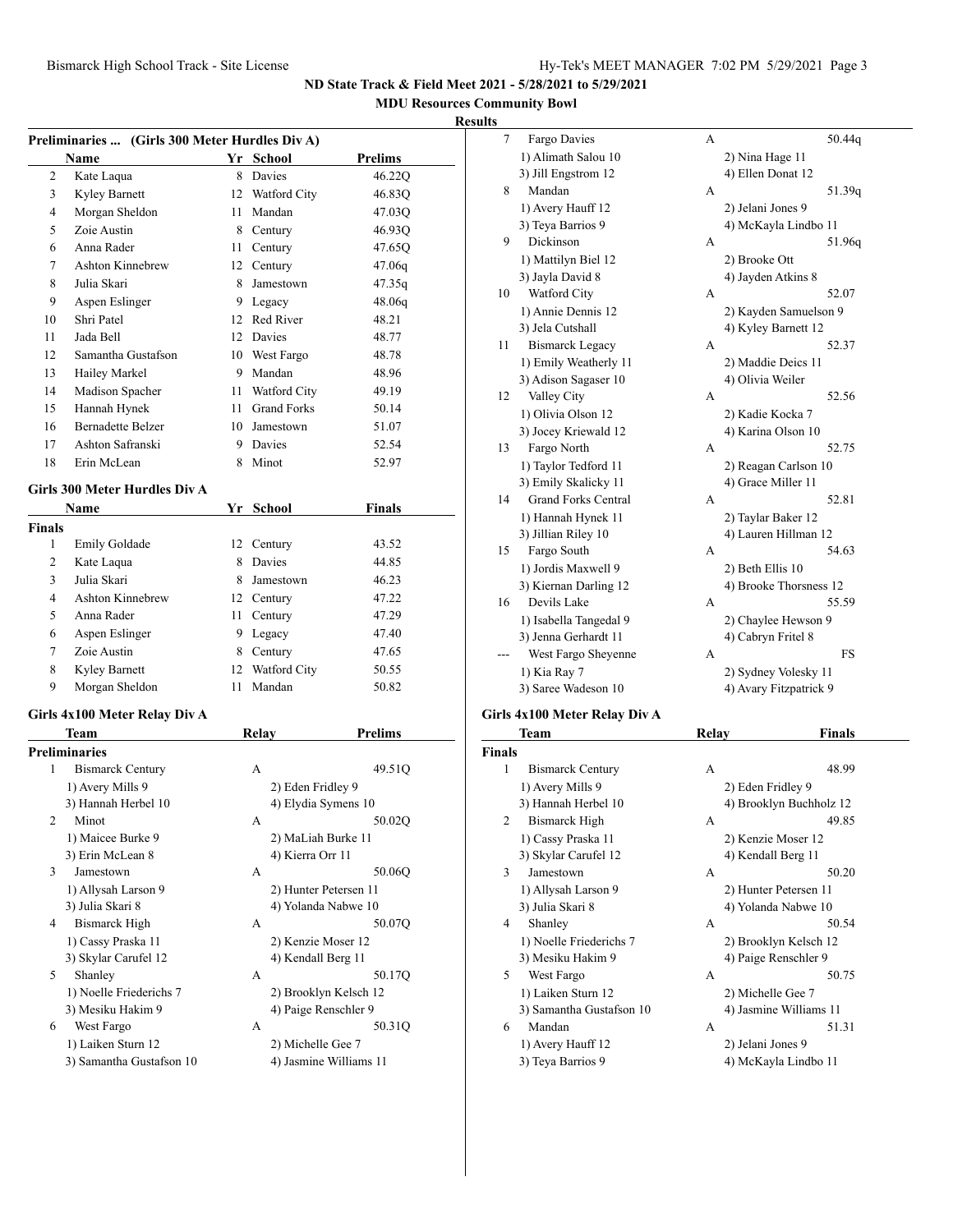# **MDU Resources Community Bowl**

## **Results**

|    | Finals  (Girls 4x100 Meter Relay Div A) |       |                        |  |
|----|-----------------------------------------|-------|------------------------|--|
|    | Team                                    | Relay | <b>Finals</b>          |  |
| 7  | Fargo Davies                            | А     | 51.64                  |  |
|    | 1) Michaela Nesius 10                   |       | 2) Nina Hage 11        |  |
|    | 3) Jill Engstrom 12                     |       | 4) Ellen Donat 12      |  |
| 8  | Dickinson                               | А     | 52.05                  |  |
|    | 1) Mattilyn Biel 12                     |       | 2) Brooke Ott          |  |
|    | 3) Jayla David 8                        |       | 4) Jayden Atkins 8     |  |
|    | Minot                                   | A     | DNF                    |  |
|    | 1) Maicee Burke 9                       |       | 2) MaLiah Burke 11     |  |
|    | 3) Erin McLean 8                        |       | 4) Kierra Orr 11       |  |
|    |                                         |       |                        |  |
|    | Girls 4x200 Meter Relay Div A           |       |                        |  |
|    | Team                                    | Relay | <b>Prelims</b>         |  |
|    | <b>Preliminaries</b>                    |       |                        |  |
| 1  | Minot                                   | А     | 1:45.87Q               |  |
|    | 1) Maicee Burke 9                       |       | 2) MaLiah Burke 11     |  |
|    | 3) Allie Johnson 9                      |       | 4) Kierra Orr 11       |  |
| 2  | <b>Bismarck Century</b>                 | A     | 1:45.93Q               |  |
|    | 1) Avery Mills 9                        |       | 2) Elydia Symens 10    |  |
|    | 3) Hannah Herbel 10                     |       | 4) Eden Fridley 9      |  |
| 3  | Shanley                                 | A     | 1:46.29Q               |  |
|    | 1) Noelle Friederichs 7                 |       | 2) Brooklyn Kelsch 12  |  |
|    | 3) Mesiku Hakim 9                       |       | 4) Paige Renschler 9   |  |
| 4  | Dickinson                               | A     | 1:47.37Q               |  |
|    | 1) Mattilyn Biel 12                     |       | 2) Emily Ash 10        |  |
|    | 3) Jayla David 8                        |       | 4) Jazmin Barry 9      |  |
| 5  | Fargo Davies                            | А     | 1:46.48Q               |  |
|    | 1) Alimath Salou 10                     |       | 2) Ashton Safranski 9  |  |
|    | 3) Linnea Axtman 11                     |       | 4) Ellen Donat 12      |  |
| 6  | <b>Bismarck High</b>                    | A     | 1:47.60Q               |  |
|    | 1) Cassy Praska 11                      |       | 2) Kenzie Moser 12     |  |
|    | 3) Katie Greff 10                       |       | 4) Kendall Berg 11     |  |
| 7  | West Fargo                              | А     | 1:47.80q               |  |
|    | 1) Laiken Sturn 12                      |       | 2) Michelle Gee 7      |  |
|    | 3) Samantha Gustafson 10                |       | 4) Jasmine Williams 11 |  |
| 8  | West Fargo Sheyenne                     | A     | 1:47.93q               |  |
|    | 1) Erin Mueller 11                      |       | 2) Avary Fitzpatrick 9 |  |
|    | 3) Saree Wadeson 10                     |       | 4) Sydney Volesky 11   |  |
| 9  | <b>Bismarck Legacy</b>                  | А     | 1:49.05q               |  |
|    | 1) Aspen Eslinger 9                     |       | 2) Adison Sagaser 10   |  |
|    | 3) Alyssa Eckroth 10                    |       | 4) Olivia Weiler       |  |
| 10 | Devils Lake                             | А     | 1:49.28                |  |
|    | 1) Isabella Tangedal 9                  |       | 2) Cabryn Fritel 8     |  |
|    | 3) Gabby Tangedal 8                     |       | 4) Annika McCarthy 10  |  |
| 11 | Watford City                            | А     | 1:49.29                |  |
|    | 1) Jela Cutshall                        |       | 2) Annie Dennis 12     |  |
|    | 3) Macee Franz 11                       |       | 4) Kyley Barnett 12    |  |
| 12 | Mandan                                  | А     | 1:49.47                |  |
|    | 1) Avery Hauff 12                       |       | 2) Jelani Jones 9      |  |
|    | 3) Hailey Markel 9                      |       | 4) McKayla Lindbo 11   |  |
| 13 | Jamestown                               | А     | 1:49.67                |  |
|    | 1) Allysah Larson 9                     |       | 2) Hunter Petersen 11  |  |
|    | 3) Julia Skari 8                        |       | 4) Yolanda Nabwe 10    |  |

| ults          |                               |              |                         |
|---------------|-------------------------------|--------------|-------------------------|
| 14            | Bismarck St. Mary's           | А            | 1:50.98                 |
|               | 1) Brenna Curl 9              |              | 2) Katee Hollenbeck 10  |
|               | 3) Greta Tschider 11          |              | 4) Lydia Spies 10       |
| 15            | <b>Grand Forks Red River</b>  | A            | 1:51.15                 |
|               | 1) Shri Patel 12              |              | 2) Ella Fosse 12        |
|               | 3) Jocie Schiller 9           |              | 4) Kylie Severson 12    |
| 16            | Fargo South                   | А            | 1:51.93                 |
|               | 1) Jordis Maxwell 9           |              | 2) Nishi Yvette 8       |
|               | 3) Callie Baukol 10           |              | 4) Brooke Thorsness 12  |
| 17            | Fargo North                   | А            | 1:51.96                 |
|               | 1) Taylor Tedford 11          |              | 2) Grace Thiel 8        |
|               | 3) Nora Fluge 8               |              | 4) Emily Skalicky 11    |
| 18            | Williston                     | А            | 1:52.48                 |
|               | 1) Kaylea Kealoha 9           |              | 2) Gabrielle Marks 11   |
|               | 3) Emma Solberg 11            |              | 4) Kaelyn Sime          |
|               |                               |              |                         |
|               | Girls 4x200 Meter Relay Div A |              |                         |
|               | Team                          | <b>Relay</b> | <b>Finals</b>           |
| <b>Finals</b> |                               |              |                         |
| 1             | <b>Bismarck Century</b>       | A            | 1:43.68                 |
|               | 1) Avery Mills 9              |              | 2) Eden Fridley 9       |
|               | 3) Elydia Symens 10           |              | 4) Brooklyn Buchholz 12 |
| 2             | West Fargo                    | A            | 1:44.91                 |
|               | 1) Laiken Sturn 12            |              | 2) Michelle Gee 7       |
|               | 3) Samantha Gustafson 10      |              | 4) Jasmine Williams 11  |
| 3             | Minot                         | A            | 1:45.30                 |
|               | 1) Maicee Burke 9             |              | 2) MaLiah Burke 11      |
|               | 3) Allie Johnson 9            |              | 4) Kierra Orr 11        |
| 4             | Dickinson                     | A            | 1:45.63                 |
|               | 1) Mattilyn Biel 12           |              | 2) Emily Ash 10         |
|               | 3) Jayla David 8              |              | 4) Jazmin Barry 9       |
| 5             | <b>Bismarck High</b>          | A            | 1:45.86                 |
|               | 1) Cassy Praska 11            |              | 2) Kenzie Moser 12      |
|               | 3) Katie Greff 10             |              | 4) Kendall Berg 11      |
| 6             | West Fargo Sheyenne           | А            | 1:46.93                 |
|               | 1) Erin Mueller 11            |              | 2) Avary Fitzpatrick 9  |
|               | 3) Saree Wadeson 10           |              | 4) Sydney Volesky 11    |
| 7             | <b>Bismarck Legacy</b>        | А            | 1:47.27                 |
|               | 1) Emily Weatherly 11         |              | 2) Adison Sagaser 10    |
|               | 3) Alyssa Eckroth 10          |              | 4) Aspen Eslinger 9     |
|               | Fargo Davies                  | А            | DQ                      |
|               | 1) Alimath Salou 10           |              | 2) Ashton Safranski 9   |

3) Linnea Axtman 11 4) Ellen Donat 12 --- Shanley A DQ 1) Noelle Friederichs 7 2) Brooklyn Kelsch 12 3) Mesiku Hakim 9 4) Paige Renschler 9

## **Girls 4x400 Meter Relay Div A**

|               | Team                    | Relav             | <b>Finals</b>         |
|---------------|-------------------------|-------------------|-----------------------|
| <b>Finals</b> |                         |                   |                       |
|               | <b>Bismarck Century</b> | А                 | 3:58.32               |
|               | 1) Autumn Ketterling 11 |                   | 2) Emily Goldade 12   |
|               | 3) Ashton Kinnebrew 12  | 4) Erin Palmer 11 |                       |
| 2             | Fargo Davies            | А                 | 4:04.62               |
|               | 1) Hailey Bierke 11     |                   | 2) Ryleigh Wacha 12   |
|               | 3) McKenna Lovehaug 12  |                   | 4) Ashton Safranski 9 |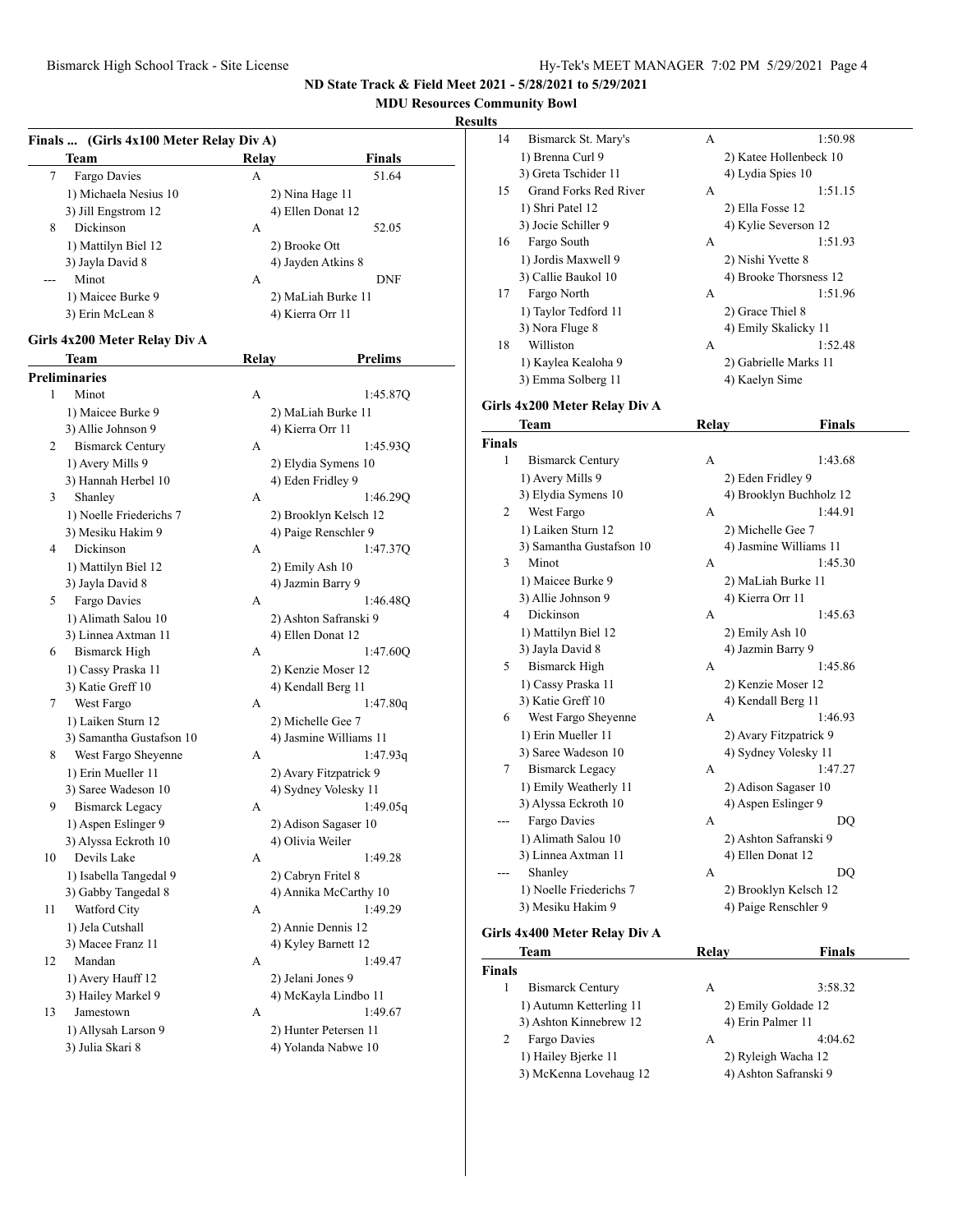# **MDU Resources Community Bowl**

## **Results**

| <b>Finals</b>  | (Girls 4x400 Meter Relay Div A) |       |                         |
|----------------|---------------------------------|-------|-------------------------|
|                | Team                            | Relay | <b>Finals</b>           |
| 3              | Watford City                    | A     | 4:05.89                 |
|                | 1) Kyley Barnett 12             |       | 2) Madison Spacher 11   |
|                | 3) Jaelyn Ogle 10               |       | 4) Hayley Ogle 12       |
| $\overline{4}$ | Dickinson                       | А     | 4:08.04                 |
|                | 1) Mattilyn Biel 12             |       | 2) Claire Kreidt 11     |
|                | 3) Emily Ash 10                 |       | 4) Jazmin Barry 9       |
| 5              | Mandan                          | A     | 4:08.54                 |
|                | 1) Cami Frey 9                  |       | 2) Morgan Sheldon 11    |
|                | 3) Jelani Jones 9               |       | 4) Acey Elkins 10       |
| 6              | Fargo North                     | A     | 4:09.05                 |
|                | 1) Emily Skalicky 11            |       | 2) Grayce Anderson 8    |
|                | 3) Grace Thiel 8                |       | 4) Anna Lien 11         |
| 7              | Devils Lake                     | А     | 4:09.87                 |
|                | 1) Gabby Tangedal 8             |       | 2) Kiya McLaurin 11     |
|                | 3) Ramsey Brown 12              |       | 4) Annika McCarthy 10   |
| 8              | Shanley                         | A     | 4:11.93                 |
|                | 1) Mesiku Hakim 9               |       | 2) Brooklyn Kelsch 12   |
|                | 3) Anna Bernhardt 11            |       | 4) Noelle Friederichs 7 |
| 9              | <b>Bismarck Legacy</b>          | A     | 4:12.08                 |
|                | 1) Aspen Eslinger 9             |       | 2) Alyssa Eckroth 10    |
|                | 3) Whitney Welk 8               |       | 4) Hailey Romans 8      |
| 10             | <b>Bismarck High</b>            | A     | 4:12.38                 |
|                | 1) Addison Massey 8             |       | 2) Kenzie Moser 12      |
|                | 3) Katie Greff 10               |       | 4) Taya Fettig 8        |
| 11             | Williston                       | A     | 4:12.59                 |
|                | 1) Emma Solberg 11              |       | 2) Kimberly Neumann 12  |
|                | 3) Eleni Lovgren 11             |       | 4) Ava Marburger 12     |
| 12             | Grand Forks Red River           | А     | 4:13.72                 |
|                | 1) Shri Patel 12                |       | 2) Ella Fosse 12        |
|                | 3) Lauren Dosch 10              |       | 4) Jocie Schiller 9     |
| 13             | West Fargo                      | A     | 4:18.05                 |
|                | 1) Brenna White 11              |       | 2) Sadie Wavrin 8       |
|                | 3) Jordan Knudsvig 10           |       | 4) Leah Locklear 9      |
| 14             | Wahpeton                        | A     | 4:18.15                 |
|                | 1) Halle Miller 8               |       | 2) Sydney Mahrer 11     |
|                | 3) Kilee Bladow 11              |       | 4) Kinsey Pedersen 10   |
| 15             | West Fargo Sheyenne             | А     | 4:20.39                 |
|                | 1) Unique Wea 9                 |       | 2) Catherine Francis 10 |
|                | 3) Eden Smith 12                |       | 4) Avary Fitzpatrick 9  |
|                |                                 |       |                         |

## **Girls 4x800 Meter Relay Div A**

| <b>Team</b>                  | Relav             | <b>Finals</b>          |
|------------------------------|-------------------|------------------------|
| <b>Finals</b>                |                   |                        |
| <b>Bismarck Century</b><br>1 | A                 | 9:35.28                |
| 1) Autumn Ketterling 11      |                   | 2) MaKayla Anderson 12 |
| 3) Ashton Kinnebrew 12       | 4) Erin Palmer 11 |                        |
| Fargo Davies<br>2            | А                 | 9:36.88                |
| 1) Hailey Bjerke 11          |                   | 2) McKenna Lovehaug 12 |
| 3) Brenna Barnick 11         |                   | 4) Ryleigh Wacha 12    |
| 3<br><b>Bismarck High</b>    | А                 | 9:40.70                |
| 1) Bayla Weigel 9            | 2) Taya Fettig 8  |                        |
| 3) Addison Massey 8          | 4) Jilee Golus 12 |                        |
|                              |                   |                        |

| 4  | <b>Grand Forks Red River</b> | А | 9:53.11                |
|----|------------------------------|---|------------------------|
|    | 1) Jocie Schiller 9          |   | 2) Mya Mannausau 8     |
|    | 3) Gracia Larsen-Schmidt 12  |   | 4) Lauren Dosch 10     |
| 5  | Fargo North                  | А | 9:55.75                |
|    | 1) Olivia Hammes 8           |   | 2) Elle Sondag 11      |
|    | 3) Grace Thiel 8             |   | 4) Anna Lien 11        |
| 6  | West Fargo Sheyenne          | А | 9:57.99                |
|    | 1) Brooklyn Herrick 7        |   | 2) Eden Smith 12       |
|    | 3) Olivia Heilman 9          |   | 4) Onnica Stansbury 12 |
| 7  | West Fargo                   | А | 9:59.08                |
|    | 1) Brenna White 11           |   | 2) Jordan Knudsvig 10  |
|    | 3) Emily Klaman 11           |   | 4) Kaelyn Berg 11      |
| 8  | <b>Bismarck Legacy</b>       | A | 10:04.68               |
|    | 1) Aspen Eslinger 9          |   | 2) Hailey Romans 8     |
|    | 3) Taylor Gabbert 9          |   | 4) Jadyn Guidinger 12  |
| 9  | Jamestown                    | A | 10:11.28               |
|    | 1) Bernadette Belzer 10      |   | 2) Brooklyn Nygaard 7  |
|    | 3) Maddy Orr 11              |   | 4) Meghan Ford 12      |
| 10 | Valley City                  | A | 10:13.24               |
|    | 1) Avery Murray 12           |   | 2) Sydnee Ingstad 10   |
|    | 3) Reagan Berg 9             |   | 4) Greta Goven 8       |
| 11 | Devils Lake                  | A | 10:18.55               |
|    | 1) Gabrielle McLaurin 9      |   | 2) Kayla Britsch 10    |
|    | 3) Ramsey Brown 12           |   | 4) Kiya McLaurin 11    |
| 12 | Bismarck St. Mary's          | A | 10:20.88               |
|    | 1) Eva Selensky 8            |   | 2) Abigail Eberle 9    |
|    | 3) Katee Hollenbeck 10       |   | 4) Kylie Wald 10       |
| 13 | Watford City                 | A | 10:21.40               |
|    | 1) Katie Olson 7             |   | 2) Madison Spacher 11  |
|    | 3) Savanna Olson 10          |   | 4) Macee Franz 11      |
| 14 | Mandan                       | А | 10:27.29               |
|    | 1) Acey Elkins 10            |   | 2) Harper Wilkens 9    |
|    | 3) Alyssa Schafer 11         |   | 4) Anna Bendish 10     |
| 15 | <b>Grand Forks Central</b>   | А | 10:27.86               |
|    | 1) Marie Derenne 10          |   | 2) Nora Berry 12       |
|    | 3) Claire Hynek 9            |   | 4) Aria Kindseth 9     |
|    |                              |   |                        |

## **Girls High Jump Div A**

|               | Name                 | Yr | <b>School</b>   | Finals     |  |
|---------------|----------------------|----|-----------------|------------|--|
| <b>Finals</b> |                      |    |                 |            |  |
| 1             | Hope Stein           | 11 | Century         | $J5-03.00$ |  |
| 2             | Linnea Axtman        | 11 | Davies          | $J5-03.00$ |  |
| 3             | Hunter Petersen      | 11 | Jamestown       | J5-01.00   |  |
| 4             | Morgan Sheldon       | 11 | Mandan          | J5-01.00   |  |
| 4             | Lauryn Rydell        | 10 | Red River       | J5-01.00   |  |
| 6             | Reagan Carlson       | 10 | Fargo North     | J4-11.00   |  |
| 6             | Grace Miller         | 11 | Fargo North     | J4-11.00   |  |
| 8             | Adison Sagaser       | 10 | Legacy          | J4-11.00   |  |
| 9             | Sannie Yeanay        | 9  | West Fargo S    | J4-11.00   |  |
| 10            | Lexi Hagen           | 11 | <b>Bismarck</b> | J4-11.00   |  |
| 11            | Kilee Bladow         | 11 | Wahpeton        | J4-11.00   |  |
| 11            | Ramsey Brown         | 12 | Devils Lake     | J4-11.00   |  |
| 12            | Paige Renschler      | 9  | Shanley         | J4-09.00   |  |
| 12            | Roxy Fish            | 12 | Red River       | J4-09.00   |  |
| ---           | Alexa Evanger        | 10 | Legacy          | NH         |  |
|               | <b>Axumite James</b> | 8  | Fargo South     | NH         |  |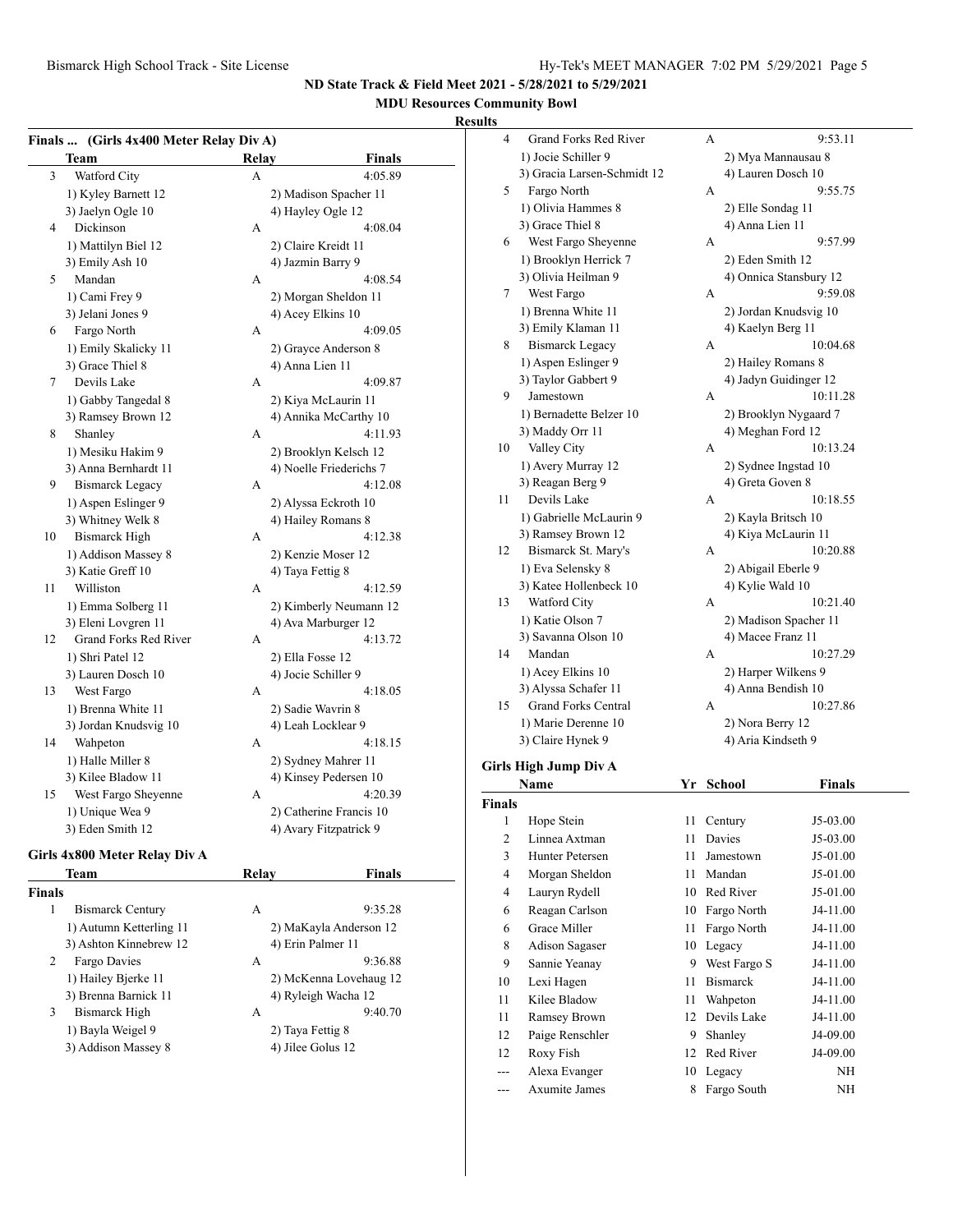**MDU Resources Community Bowl**

## **Results**

|               | <b>Girls Pole Vault Div A</b> |    |                 |               |  |
|---------------|-------------------------------|----|-----------------|---------------|--|
|               | <b>Name</b>                   | Yr | School          | <b>Finals</b> |  |
| <b>Finals</b> |                               |    |                 |               |  |
| 1             | Taylor Lee                    | 12 | West Fargo      | 11-03.00      |  |
| 2             | Paige Davis                   | 12 | Legacy          | 11-00.00      |  |
| 3             | Taylor DeCoteau               | 12 | Century         | J10-06.00     |  |
| 4             | Emily Ash                     | 10 | Dickinson       | J10-06.00     |  |
| 5             | Onya Kretchman                | 9  | Davies          | J9-09.00      |  |
| 6             | Madison Berger                | 10 | Legacy          | J9-09.00      |  |
| 7             | Leah Kuball                   |    | 12 Legacy       | J9-09.00      |  |
| 8             | <b>Brynlie Thueson</b>        | 10 | Century         | J9-03.00      |  |
| 9             | Saree Wadeson                 | 10 | West Fargo S    | 8-09.00       |  |
| 9             | Olivia Olson                  | 12 | Valley City     | 8-09.00       |  |
| 9             | Katelyn Barth                 | 11 | Davies          | 8-09.00       |  |
| 9             | Quinn Bassingthwaite          | 11 | Wahpeton        | 8-09.00       |  |
| 13            | Jane Hubbard                  | 9  | <b>Bismarck</b> | 8-03.00       |  |

## **Girls Long Jump Div A**

|                | <b>Name</b>                    | Yr | School           | <b>Finals</b>   |               |
|----------------|--------------------------------|----|------------------|-----------------|---------------|
| <b>Finals</b>  |                                |    |                  |                 |               |
| 1              | Ellen Donat                    | 12 | Davies           | 18-07.50        | 0.8           |
| $\overline{c}$ | Cece Deebom                    | 10 | Davies           | 18-01.00        | 0.5           |
| 3              | Hope Stein                     | 11 | Century          | 17-07.75        | 1.1           |
| 4              | Ava Wild                       | 11 | Davies           | 17-06.25        | 1.8           |
| 5              | Onya Kretchman                 | 9  | Davies           | 17-01.75        | $+0.0$        |
| 6              | <b>Emery Schmitz</b>           |    | 10 Bismarck      | J17-01.75       | 1.2           |
| 7              | Shivani Shrestha               | 12 | Century          | 17-01.25        | 0.9           |
| 8              | Eden Fridley                   | 9. | Century          | 16-11.50        | 1.2           |
| 9              | Reese Turner                   | 9. | Century          | 16-10.50        | 0.7           |
| 10             | Anna Rader                     | 11 | Century          | 16-08.50        | 0.1           |
| 11             | Jazmin Barry                   | 9  | <b>Dickinson</b> | 16-06.00        | $+0.0$        |
| 11             | Nina Hage                      | 11 | Davies           | 16-06.00        | 1.0           |
| 13             | Ashton Kinnebrew               |    | 12 Century       | 16-05.00        | 0.9           |
| 13             | Hayley Ogle                    |    | 12 Watford City  | $16-05.00 +0.0$ |               |
| 15             | Paige Davis                    |    | 12 Legacy        | 16-04.25        | 0.1           |
| 16             | Laiken Sturn                   |    | 12 West Fargo    | 16-03.50        | 2.1           |
| 16             | Taylor Lee                     |    | 12 West Fargo    | $16-03.50 +0.0$ |               |
| 18             | Ella Fosse                     | 12 | Red River        | 16-02.75        | 0.8           |
| 19             | Ajaye Gill                     | 9  | Bismarck         | 16-01.75        | $+0.0$        |
| 19             | Alyssa Eckroth                 |    | 10 Legacy        | 16-01.75        | $0.6^{\circ}$ |
| 21             | Grace Miller                   | 11 | Fargo North      | 15-10.25        | $+0.0$        |
| 22             | McKayla Lindbo                 | 11 | Mandan           | 15-08.00        | 1.5           |
| 23             | Karina Olson                   |    | 10 Valley City   | 15-07.75        | 1.6           |
| 24             | MiKayla Kippen                 | 12 | Minot            | 15-07.50        | 1.1           |
| 25             | Breena Sand                    | 11 | Legacy           | 15-07.00        | 2.2           |
| 26             | Kierra Orr                     | 11 | Minot            | 15-06.75        | $+0.0$        |
| 27             | <b>Emily Just</b>              | 12 | Bismarck         | 15-05.75        | 0.3           |
| 28             | Kendra Hirschkorn              | 10 | Century          | 15-03.75        | $+0.0$        |
| 29             | <b>Brooke Thorsness</b>        | 12 | Fargo South      | 15-03.25        | $+0.0$        |
|                | <b>Girls Triple Jump Div A</b> |    |                  |                 |               |
|                | <b>Name</b>                    | Yr | <b>School</b>    | <b>Finals</b>   |               |
| <b>Finals</b>  |                                |    |                  |                 |               |
| 1              | Laiken Sturn                   | 12 | West Fargo       | 38-09.50        | 0.9           |
| $\overline{2}$ | Hope Stein                     | 11 | Century          | 37-03.00        | 1.5           |

| 3             | Linnea Axtman                   | 11 - | Davies          | 36-09.00 3.2      |  |
|---------------|---------------------------------|------|-----------------|-------------------|--|
| 4             | Paige Davis                     | 12   | Legacy          | 36-01.50 3.2      |  |
| 5             | MiKayla Kippen                  |      | 12 Minot        | 35-09.00 0.4      |  |
| 6             | Ellen Donat                     |      | 12 Davies       | 35-08.00 2.6      |  |
| 7             | Lauren Hillman                  |      | 12 Grand Forks  | 35-07.50 1.8      |  |
| 8             | Audrey Sundahl                  |      | 12 Minot        | 35-02.25 3.4      |  |
| 9             | Mikkail Nehring                 |      | 10 Minot        | 35-00.00 2.6      |  |
| 10            | Breena Sand                     | 11   | Legacy          | $34-07.00$ $-0.1$ |  |
| 11            | Hunter Petersen                 | 11 - | Jamestown       | 34-06.00 4.1      |  |
| 12            | Gracyn Brennan                  |      | 11 Century      | 34-05.00 1.6      |  |
| 13            | Kiana Malecha                   |      | 10 Davies       | 33-03.50 1.1      |  |
| 14            | Bella Price                     |      | 11 Minot        | 33-03.00 2.0      |  |
| 15            | <b>Emily Just</b>               |      | 12 Bismarck     | 33-02.50 0.2      |  |
| 16            | Mandie Picard                   |      | 12 Bismarck     | 33-02.00 2.3      |  |
| 17            | Jocey Kriewald                  |      | 12 Valley City  | 32-11.00 3.4      |  |
| 18            | Amy Kringlie                    |      | 12 Davies       | 32-08.00 1.6      |  |
|               | <b>Girls Shot Put Div A</b>     |      |                 |                   |  |
|               | Name                            |      | Yr School       | <b>Finals</b>     |  |
| <b>Finals</b> |                                 |      |                 |                   |  |
| 1             | <b>Anthonett Nabwe</b>          | 11 - | Jamestown       | 44-09.50          |  |
| 2             | Mary Schnell                    |      | 11 West Fargo   | 39-10.00          |  |
| 3             | Jenna Hardy                     |      | 12 Minot        | 39-03.00          |  |
| 4             | Jadyn Feist                     |      | 12 West Fargo S | 38-09.00          |  |
| 5             | Adisyn Schenck                  |      | 11 West Fargo S | 38-01.00          |  |
| 6             | Mylie Trahan                    |      | 10 Century      | 37-11.00          |  |
| 7             | Jeanette Perez-Nelson           | 11 - | Legacy          | 37-07.00          |  |
| 8             | Aliya Selensky                  |      | 10 Legacy       | 37-04.00          |  |
| 9             | Scout Woods                     |      | 8 Wahpeton      | 37-03.00          |  |
| 10            | Moriku Hakim                    | 12   | Shanley         | 36-10.50          |  |
| 11            | Erica Nelson                    | 11 - | Devils Lake     | 36-09.00          |  |
| 12            | Elsie Hardy                     | 11 - | Minot           | 36-08.00          |  |
| 13            | Tayla Andersen                  |      | 9 Bismarck      | 36-04.00          |  |
| 14            | Julia Clements                  | 11 - | Legacy          | 36-02.00          |  |
| 15            | Alician Garcia                  |      | 12 Watford City | 35-09.00          |  |
| 16            | Abby Fletcher                   | 11 - | Century         | 35-07.00          |  |
| 17            | Katelyn Rath                    |      | 10 Bismarck     | 35-06.00          |  |
| 18            | Zoe Dallas                      | 11 - | Williston       | 35-05.00          |  |
| 19            | Taylor Leingang                 |      | 12 Mandan       | 35-04.00          |  |
| 20            | Jade Azure                      |      | 12 Red River    | 34-11.00          |  |
| 21            | Mya Garter                      |      | 12 Bismarck     | 34-09.50          |  |
| 21            | Rebecca Kpor                    | 12   | West Fargo S    | 34-09.50          |  |
| 23            | Cailey Moton                    |      | 9 West Fargo    | 34-06.00          |  |
| 24            | Olivia Schindler                | 12   | Red River       | 34-03.00          |  |
| 25            | Lindey Gullickson               | 12   | <b>Bismarck</b> | 34-02.00          |  |
| 26            | Kaylynn Red Tomahawk            | 11   | <b>Bismarck</b> | 34-01.00          |  |
| 26            | Kaden Kerzman                   |      | 12 Davies       | 34-01.00          |  |
| 28            | Seely Stockmoe                  | 9    | Shanley         | 32-10.50          |  |
| 29            | Jayda Krikorian                 | 11   | <b>Bismarck</b> | 32-09.00          |  |
|               | <b>Girls Discus Throw Div A</b> |      |                 |                   |  |
|               | Name                            |      | Yr School       | Finals            |  |

|        | <b>Name</b>            | Yr School     | <b>Finals</b> |  |
|--------|------------------------|---------------|---------------|--|
| Finals |                        |               |               |  |
|        | <b>Anthonett Nabwe</b> | 11 Jamestown  | 143-09        |  |
|        | Jenna Hardy            | 12 Minot      | 130-09        |  |
|        | Kiera Oukrop           | 11 St. Mary's | 128-02        |  |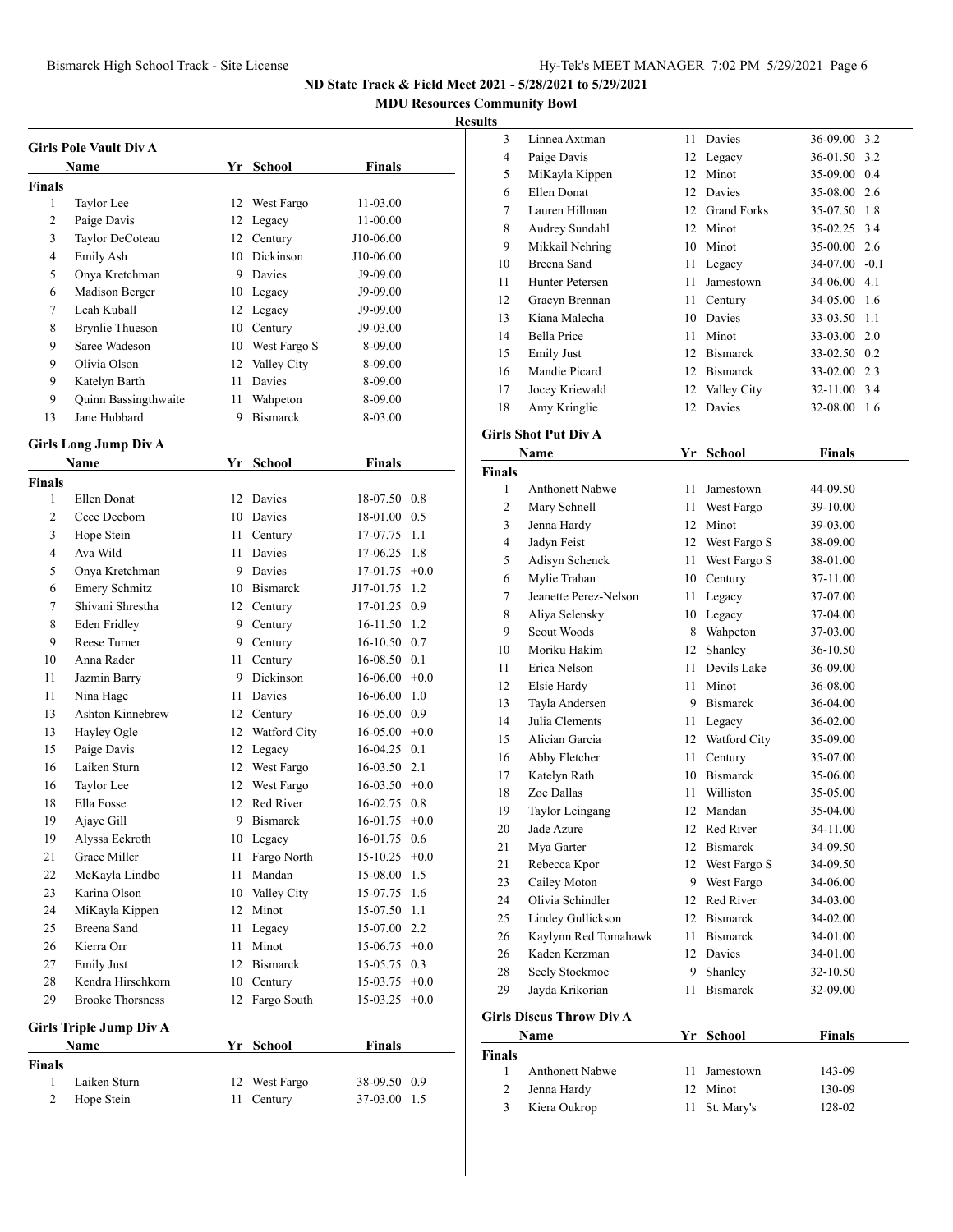## **MDU Resources Community Bowl**

| <b>Results</b> |
|----------------|
|----------------|

|         | Finals  (Girls Discus Throw Div A)               |    |                               |               |     |
|---------|--------------------------------------------------|----|-------------------------------|---------------|-----|
|         | Name                                             |    | Yr School                     | <b>Finals</b> |     |
| 4       | Scout Woods                                      | 8  | Wahpeton                      | 121-07        |     |
| 5       | Taylor Leingang                                  |    | 12 Mandan                     | 121-03        |     |
| 6       | Kaylynn Red Tomahawk                             |    | 11 Bismarck                   | 120-09        |     |
| 7       | Cailey Moton                                     |    | 9 West Fargo                  | 119-03        |     |
| 8       | Elsie Hardy                                      |    | 11 Minot                      | 116-11        |     |
| 9       | Lindey Gullickson                                |    | 12 Bismarck                   | 113-05        |     |
| 10      | Olivia Schindler                                 |    | 12 Red River                  | 110-01        |     |
| 11      | Katelyn Rath                                     |    | 10 Bismarck                   | 108-00        |     |
| 12      | <b>Riley Faller</b>                              |    | 12 Watford City               | 107-03        |     |
| 13      | Tayla Andersen                                   |    | 9 Bismarck                    | 105-09        |     |
| 14      | Moriku Hakim                                     |    | 12 Shanley                    | 105-01        |     |
| 15      | Erica Nelson                                     |    | 11 Devils Lake                | 103-08        |     |
| 16      | Myya Falcon                                      | 11 | Minot                         | 103-01        |     |
| 17      | Kaylee Baker                                     |    | 10 Grand Forks                | $102 - 10$    |     |
| 18      | Megan Klein                                      |    | 12 Century                    | 102-01        |     |
| 19      | Alex Page                                        |    | 12 Red River                  | 100-02        |     |
| $- - -$ | Jade Azure                                       |    | 12 Red River                  | <b>FOUL</b>   |     |
| ---     | Mary Schnell                                     | 11 | West Fargo                    | FOUL          |     |
|         |                                                  |    |                               |               |     |
|         | Girls Javelin Throw Div A                        |    |                               |               |     |
|         | Name                                             |    | Yr School                     | <b>Finals</b> |     |
| Finals  |                                                  |    |                               |               |     |
| 1       | Taylor Leingang                                  |    | 12 Mandan                     | 141-02        |     |
| 2       | Brooklynn Koenig                                 |    | 12 Davies                     | 139-07        |     |
| 3       | <b>Anthonett Nabwe</b>                           |    | 11 Jamestown                  | 131-09        |     |
| 4       | Kaylee Lancaster                                 |    | 12 Red River                  | 124-10        |     |
| 5       | Kate Busek                                       |    | 12 Shanley                    | 120-02        |     |
| 6       | Cayla Sailer                                     |    | 9 Davies                      | 117-09        |     |
| 7       | Alex Page                                        |    | 12 Red River                  | 116-07        |     |
| 8       | Julia Clements                                   |    | 11 Legacy                     | 115-01        |     |
| 9       | Mary Schnell                                     | 11 | West Fargo                    | 112-00        |     |
| 10      | Anna Bendish                                     |    | 10 Mandan                     | 109-01        |     |
| 11      | Abby Fletcher                                    |    | 11 Century                    | 106-09        |     |
| 12      | Mya Sheldon                                      |    | 10 Mandan                     | 105-04        |     |
| 13      | Brenna Curl                                      |    | 9 St. Mary's                  | 104-10        |     |
| 14      | Mariah Burd                                      |    | 12 Shanley                    | 103-02        |     |
| 15      | Christa Habiger                                  | 11 | Wahpeton                      | 100-08        |     |
| 16      | Kiera Oukrop                                     | 11 | St. Mary's<br><b>Bismarck</b> | 99-06         |     |
| 17      | Morgan Johnson-Colbert<br>Jade Azure             | 9  |                               | 99-02         |     |
| 18      |                                                  | 12 | Red River                     | 88-03         |     |
|         | Women - Div A - Team Rankings - 19 Events Scored |    |                               |               |     |
|         | <b>Bismarck Century</b><br>1)                    |    |                               |               | 138 |
|         | Fargo Davies<br>2)                               |    |                               |               | 137 |
|         | Jamestown<br>3)                                  |    |                               |               | 85  |
|         | 4) West Fargo                                    |    |                               |               | 60  |
|         | 5) Bismarck High                                 |    |                               |               | 51  |
|         | 6) Mandan                                        |    |                               | 41.5          |     |
|         | Minot<br>7)                                      |    |                               |               | 41  |

8) Bismarck Legacy 37 9) Watford City 29 10) West Fargo Sheyenne 28 11) Fargo North 21 12) Grand Forks Red River 20.5 13) Dickinson 16 14) Shanley 11